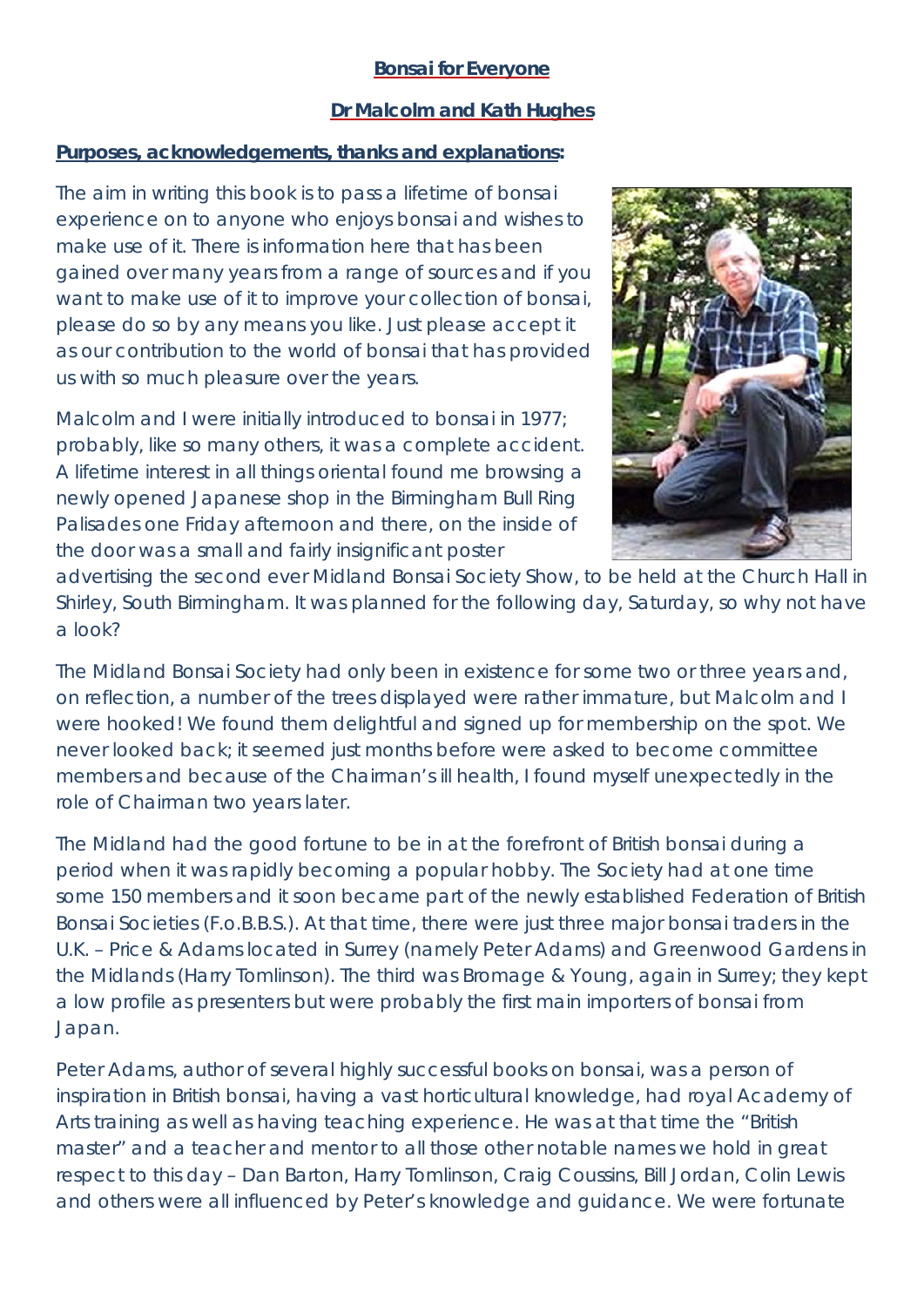to know him well from these early years and, when he later remarried and moved to the U.S.A., we were in a position to acquire part of his amazing bonsai collection.

These bonsai personalities were an inspiration to us and many others; we were able to take ourselves and the society to new heights. In 1987, a recently established Federation of British Bonsai Societies was in a position to offer to host a European Bonsai Association Convention – a first in terms of International bonsai events in the U.K. Conventions and National exhibitions had now become an established part of the British bonsai scene. This had resulted from a small group of enthusiasts from the Midlands area who made a massive effort to mount the first ever British Bonsai Convention at Keele University in 1981; these were to become annual events with hundreds of enthusiast attending.

Ultimately, this led to Peter Brown, the then Chairman of F.o.B.B.S., offering to host an International event in the U.K. on behalf of Bonsai Clubs International, a leading North American organisation with claims to be a world organisation. F.o.B.B.S.'s offer was accepted and the task of organising the event was given to the then Chairman, Graham Gavin. Tragically, before the process could be more than a dream, Graham died suddenly, resulting in Malcolm becoming Chairman. He himself was already involved full time as a university lecturer as well as conducting research, so had little time to spare. I on the other hand, was teaching and in an administrative role in a large comprehensive school at a time when the Local Authority was offering early retirement to the top paid teachers; I took advantage of the offer and retired, allowing myself two years to learn new skills, namely organising conventions and using computers.

The result was the International Bonsai Convention of 1991, one of the first held outside Japan. We hired the entire International Convention Centre in central Birmingham which, in 1989 was only just about to be built. As it was officially to be opened by Her Majesty, the Queen, in June 1991, we took a chance of it being completed on time – it was the Queen after all – and thankfully, it was ………… just!

Thus, in July 1991, we launched this three-day event to an audience of nearly 800 full weekend delegates and 5,000+ exhibition visitors. The delegates came from twenty-three countries around the world and including the President of the newly formed World Bonsai Friendship Federation, Saburo Kato; a further twenty-nine Japanese attended. Twentyfour U.K. bonsai societies put on displays around a central National Bonsai Exhibition, with a further sixty-three traders from the U.K. and Europe. Some sixteen demonstrators, including Peter Adams, Dan Barton, Chase Rosade, John Naka Hideo Kato, and Hotsumi Terakawa participated throughout that weekend.

During those same years, we started taking coach parties of British enthusiasts across the Channel to European bonsai events and bonsai nurseries. At that time, some European countries were ahead of us in terms of bonsai development and nurseries such as Bonsai Centrum in Heidelberg and Lodders nursery in Vleuten, Holland, proved an amazing experience to these British enthusiasts. Few, if any, had seen so many trees of quality and in such numbers that a nursery such as Lodders had imported from Japan; several acres of greenhouses with hundreds of trees covering a range of species and buildings full of bonsai pots, tools and other accessories. Purchases made, monies exchanged and an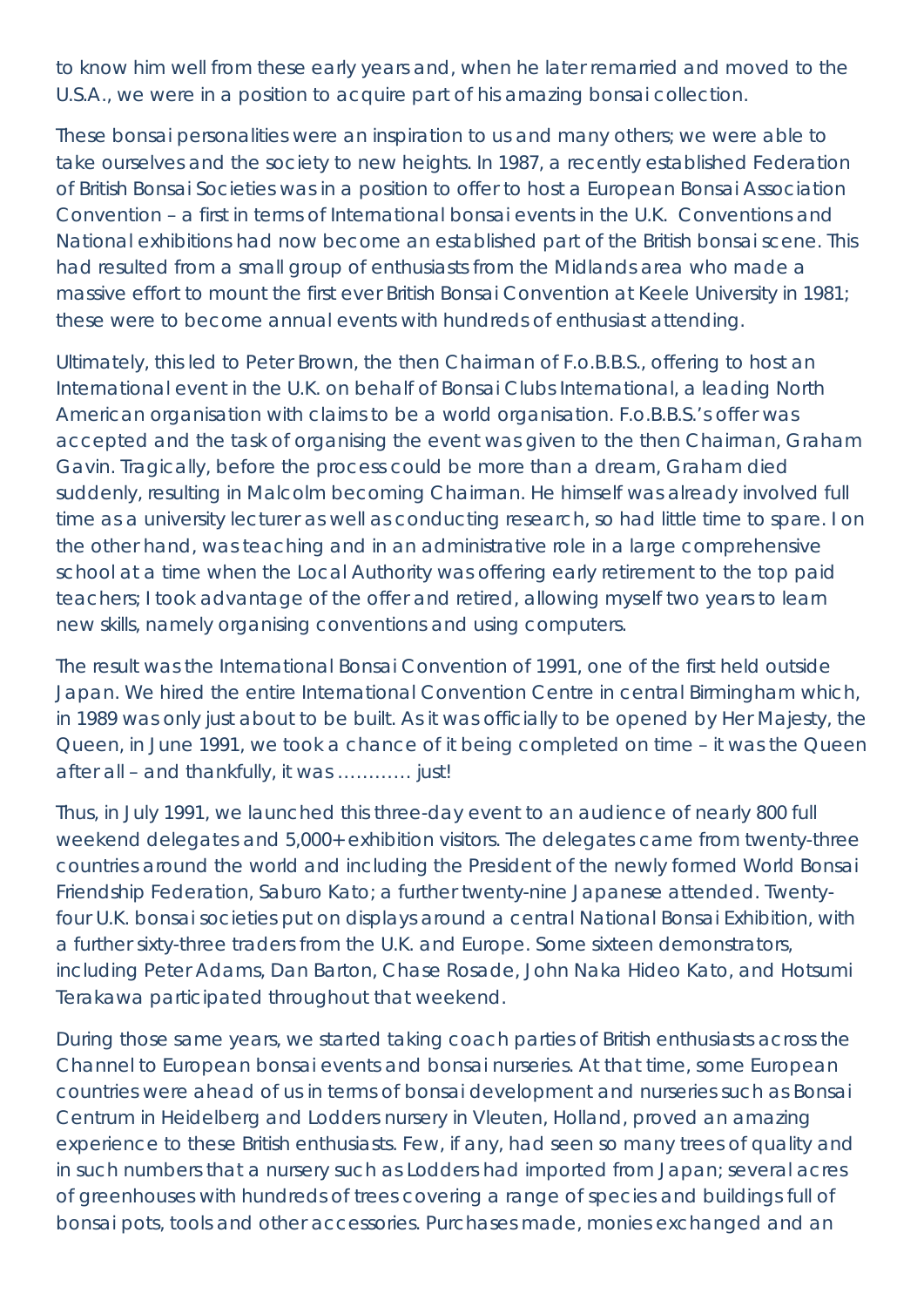overloaded coach full of happy but financially poorer enthusiasts heading back across the Channel to the U.K.

All this was the start of our future in bonsai; we continued to organise bonsai tours to Europe and then to other parts of the world which included taking groups to Japan on four occasions. The first such trip also took in the first World Bonsai Convention in 1989, held at Saitama, near Tokyo. Other overseas trips took in Australia, the U.S.A. including Hawaii, Taiwan, and on a number of occasions, China. We made friends at every level of bonsai, visiting and staying with bonsai masters, nurserymen and local society members, being welcomed into their homes and their business premises, seeing their bonsai, and being allowed to photograph their private collections.

In 1984, Malcolm was asked to be part of the Federation of British Bonsai Societies board, later becoming its Chairman. He was also to become President of the European Bonsai Association as well as being a consultant to the World Bonsai Friendship Federation. This has resulted in our attending dozens of bonsai conventions and exhibitions around the world, on almost all occasions, with our cameras.

This means that we acquired a vast wealth of knowledge and experience that we would like to share with you all. We feel very strongly that knowledge is a very precious thing, something that it is not for sale but is there for the use of everyone wanting to benefit from it. Likewise we have strong feelings about people who state that knowledge is something for sale, only available to those paying to acquire it.

We are all here because we have bonsai and want to share all we have learned over the years whilst doing bonsai. Life can be short; we are not going to have all that much longer so we would like our legacy to be a lifetime of experienced shared.

I would wish to express our appreciation to those people from whom we have learned or gleaned knowledge over the years - some from workshops and demonstrations but most frequently, from little gems of information dropped casually in conversation; it is amazing how much accumulates over a lifetime.

**Peter Adams** for a wealth of horticultural as well as artistic know-how.

**Dan Barton** for his humour and artistic eye, his keenness to experiment with techniques together with knowledge of bonsai pots and pottery – "he always had just the right pot for your tree".

**Craig Coussins**, larger than life, not to mention some of his bonsai groups and from whom we learned much about the good and bad aspects of collecting yamadori.

**The Crespi family** from Parabiago, north-west of Milan, Italy, - a family business like no other in Europe. The father, Luigi, awarded the Japanese "Order of the Rising Sun" for his contribution to bonsai, owns and works at the nursery although well into his 80's; together with his wife, son, daughter and grandson, they organise regular bonsai events within the nursery that can often surpass some international exhibitions and conventions. They bring in trees from around the world together with major bonsai masters and provide a level of hospitality that only Italy can offer. It was at one of their events in 2012 that we met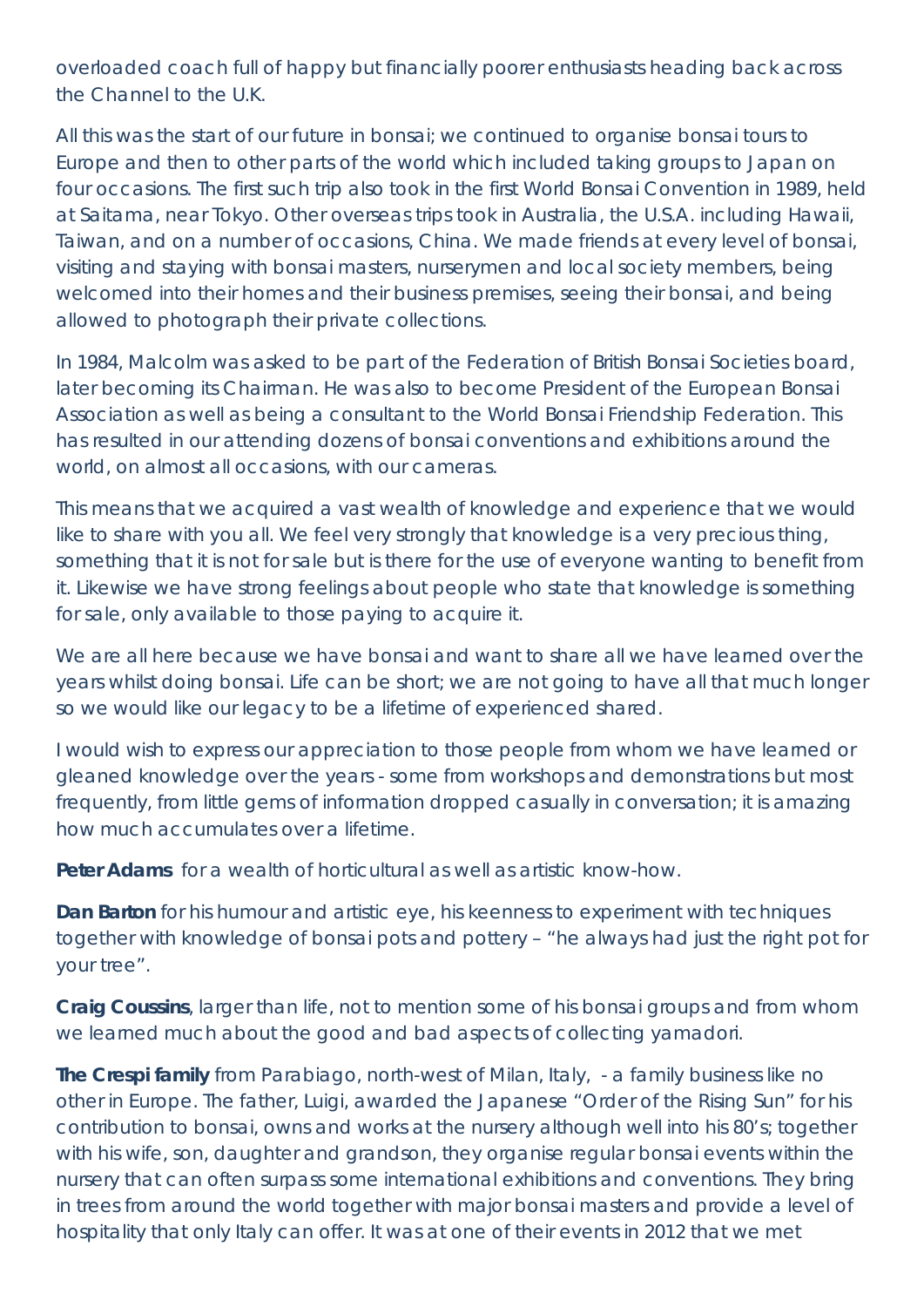**\* Takeo Kawabe**, their principle demonstrator and teacher who proved more than willing to share his knowledge and experience to all present.

**Horst Krekeler** inspired us with the thought of the peace and tranquillity brought about through working on small trees and showing us that working with bonsai was itself a source of therapy.

**Paul Lesniewicz** who showed us that bonsai also meant friendship and generosity and whose nursery in Heidelburg was a centre of exquisite bonsai, hospitality and good humour.

**Colin Lewis** who introduced us to the concept of shohin bonsai as opposed to small and immature trees. He was also one of the first to introduce us to really fine wiring, right to the tips of even the finest bits of twiggery.

**Jim McCurrach** for a wealth of collected larches from discarded plants in parts of forestry plantations.

**Marc Noelanders** and **Salvatore Liporace** who taught us, through their demonstrations and workshops both at our home and at conventions, that so much could be learned by sitting and watching trees being transformed into works of art, with every branch and small twig placed with such love and care. Add to that their gems of horticultural as well as design inspiration.

**Dan Robinson** from Seattle, U.S.A. – now that is a man not well known on this side of the Atlantic but someone with a wealth of knowledge and experience unique in itself. He was a firefighter based a Bremerton Navy Yard and who served with the U.S. Army in Korea. During his period in Korea, he collected vast numbers of black pine seed and, on returning to the United States, planted them in his garden. He now has a collection of black pine, grown from seed and semi-trained, in the region of 40 to 50 years old – an absolutely amazing collection. Whilst staying with him, we learned what can be done in a relatively small area of garden given time, patience and work over many years. If ever you are in the Seattle area of the north-west U.S.A., do make a point of visiting Elandan Gardens, Dan's bonsai centre on the shores of Sinclair Inlet off Puget Sound where you will see rock and driftwood that you never knew existed outside of dreams.

**Chase Rosade** who came from New Hope, U.S.A. He first demonstrated at the FoBBS Convention in Brighton, Sussex in 1989, and returned to this country several times since. We became firm friends, staying at each other's homes many times and enjoying bonsai experiences with Chase and his wife Solita. Many of these experiences we shared at various conventions around the world at places we never dreamed we would ever have visited, but for bonsai.

**Hotsumi Terakawa** who we first met in 1987 when he did his first U.K. demonstration at the E.B.A. Convention that we helped organise at the N.E.C. near Birmingham. He was very young and extremely talented, having completed his apprenticeship with bonsai master Hideo Kato for seven years before moving to Lodders Bonsai Nursery in the Netherlands.